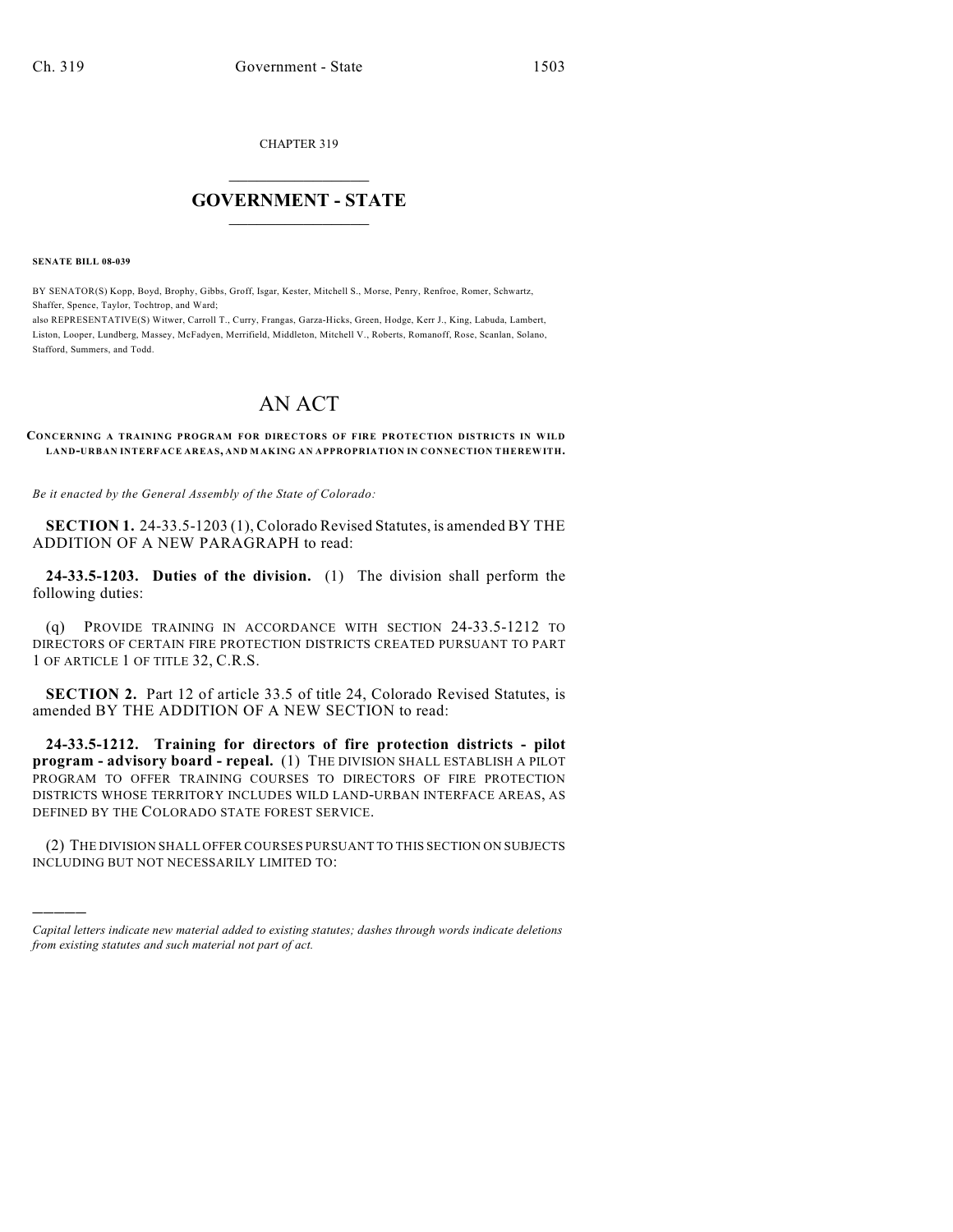(a) STRATEGIC PLANNING; AND

(b) COMMUNITY OUTREACH ON WILD LAND-URBAN INTERFACE ISSUES.

(3) (a) THE WILD LAND-URBAN INTERFACE TRAINING ADVISORY BOARD IS HEREBY CREATED IN THE DIVISION FOR THE PURPOSE OF ADVISING THE DIVISION ON THE CONTENT OF THE COURSES OFFERED PURSUANT TO THIS SECTION AND THE IMPLEMENTATION OF THE PILOT PROGRAM ESTABLISHED PURSUANT TO THIS SECTION.

(b) THE WILD LAND-URBAN INTERFACE TRAINING ADVISORY BOARD SHALL CONSIST OF FIVE MEMBERS, TO BE APPOINTED BY THE DIRECTOR AS FOLLOWS:

(I) ONE EMPLOYEE OF THE COLORADO STATE FOREST SERVICE;

(II) ONE MEMBER OF AN ASSOCIATION REPRESENTING THE COUNTY SHERIFFS OF THE STATE;

(III) ONE MEMBER OF AN ASSOCIATION REPRESENTING THE FIRE CHIEFS OF THE STATE;

(IV) ONE REPRESENTATIVE OF AN ASSOCIATION REPRESENTING THE SPECIAL DISTRICTS OF THE STATE; AND

(V) ONE EMPLOYEE OF THE DIVISION OF EMERGENCY MANAGEMENT.

(c) THE MEMBERS OF THE WILD LAND-URBAN INTERFACE TRAINING ADVISORY BOARD SHALL SERVE WITHOUT COMPENSATION OR REIMBURSEMENT OF EXPENSES.

(d) THIS SUBSECTION (3) IS REPEALED, EFFECTIVE JULY 1, 2018.

(4) THE DIVISION SHALL ISSUE A CERTIFICATE OF WILD LAND-URBAN INTERFACE FIRE SAFETY TO A DIRECTOR WHO SUCCESSFULLY COMPLETES THE COURSES OFFERED PURSUANT TO THIS SECTION.

(5) THE DIVISION SHALL OFFER COURSES TO DIRECTORS OF FIRE PROTECTION DISTRICTS IN ACCORDANCE WITH THIS SECTION AT NO CHARGE AND SHALL SEEK GIFTS, GRANTS, AND DONATIONS TO FUND THE PILOT PROGRAM CREATED PURSUANT TO THIS SECTION. NO GENERAL FUND MONEYS SHALL BE EXPENDED FOR THE IMPLEMENTATION OF THE PROGRAM. NOTWITHSTANDING ANY OTHER PROVISION OF THIS SECTION, THE DIVISION SHALL NOT IMPLEMENT THE PROGRAM UNTIL THE DIVISION RECEIVES SUFFICIENT GIFTS, GRANTS, OR DONATIONS TO COVER THE COSTS OF IMPLEMENTING THE PROGRAM. THE DIVISION SHALL TRANSMIT GIFTS, GRANTS, AND DONATIONS RECEIVED IN ACCORDANCE WITH THIS SUBSECTION (5) TO THE STATE TREASURER, WHO SHALL CREDIT THE MONEYS TO THE WILD LAND-URBAN INTERFACE TRAINING FUND, WHICH FUND IS HEREBY CREATED IN THE STATE TREASURY. ALL INTEREST DERIVED FROM THE DEPOSIT AND INVESTMENT OF MONEYS IN THE FUND SHALL BE CREDITED TO THE FUND. MONEYS NOT EXPENDED AT THE END OF A FISCAL YEAR SHALL REMAIN IN THE FUND AND SHALL NOT BE TRANSFERRED OR REVERT TO THE GENERAL FUND.